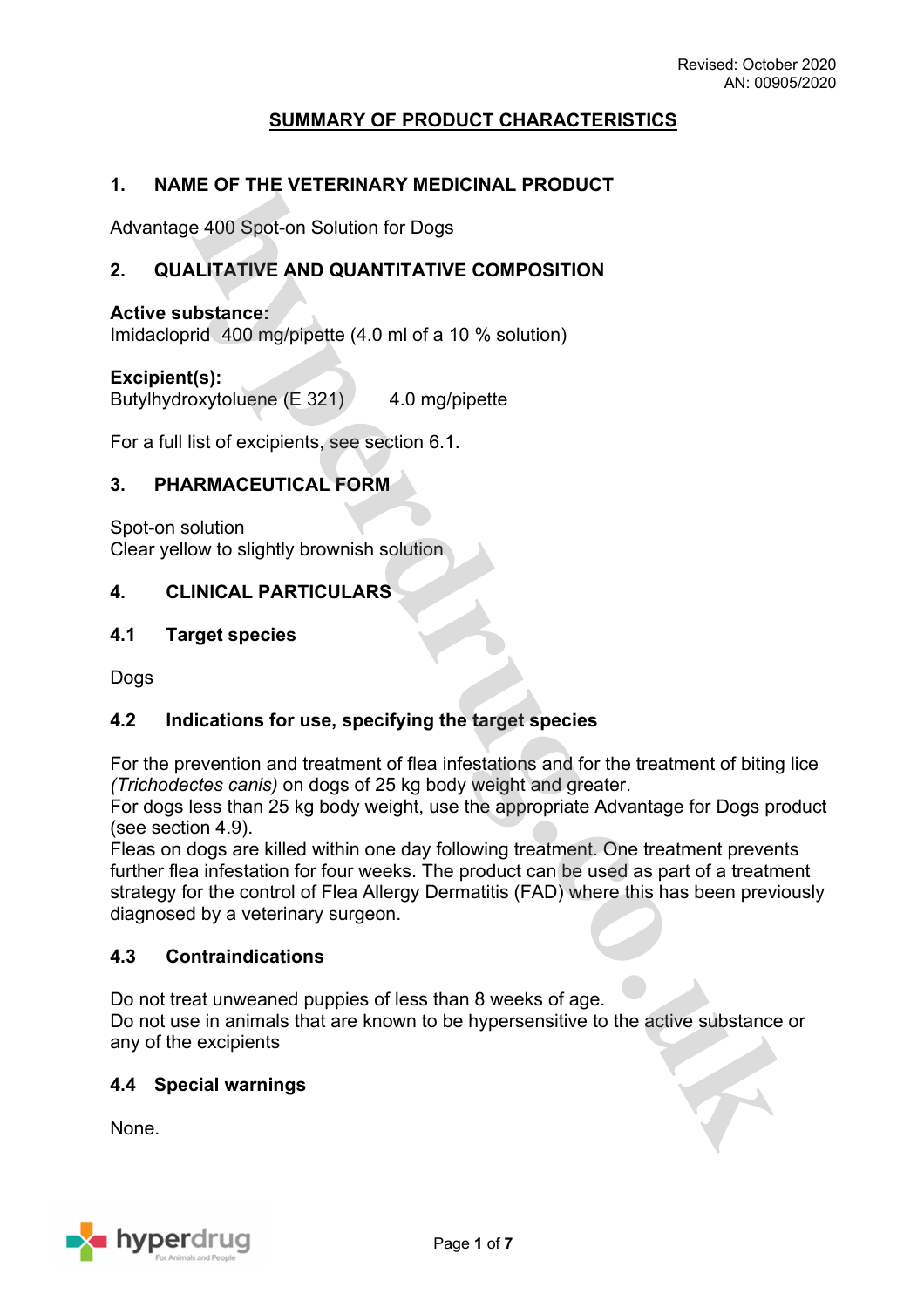## **4.5 Special precautions for use**

### **Special precautions for use in animals**

This product is for topical use and should not be administered orally.

Care should be taken to avoid the contents of the pipette coming into contact with the eyes or mouth of the recipient animal.

Do not allow recently treated animals to groom each other.

## **Special precautions to be taken by the person administering the veterinary medicinal product to animals**

Wash hands thoroughly after use.

Wash off any skin contamination with soap and water.

People with known skin sensitivity may be particularly sensitive to this product.

Avoid contact of the product with the eyes or mouth.

If the product gets into eyes accidentally, the eyes should be thoroughly flushed with water. If skin or eye irritation persists, or the product is accidentally swallowed, obtain medical attention.

Do not eat, drink or smoke during application.

### **Other precautions**

Imidacloprid is toxic to aquatic organisms. To avoid adverse effects on aquatic organisms, treated dogs should not be allowed to enter surface water for 48 hours after treatment.

## **4.6 Adverse reactions (frequency and seriousness)**

The product is bitter tasting and salivation may occasionally occur if the dog licks the application site immediately after treatment. This is not a sign of intoxication and disappears within some minutes without treatment (see also section 4.9 *Amounts to be administered and administration route*).

In very rare occasions skin reactions such as hair loss, redness, itching and skin lesions may occur. Agitation and disorientation has also been reported. Excessive salivation and nervous signs such as incoordination, tremors and depression have been reported exceptionally in dogs.

## **4.7 Use during pregnancy, lactation or lay**

No primary embryotoxic, teratogenic or reproductive toxic effects have been observed during the studies with imidacloprid on rats and rabbits. Studies on pregnant and lactating bitches together with their offspring are limited. Evidence so far suggests that no adverse effects are to be expected in these animals.

## **4.8 Interaction with other medicinal products and other forms of interaction**

No incompatibility has been observed between this product at twice the recommended dose and the following commonly used veterinary products: fenthion, lufenuron, milbemycin, febantel, pyrantel and praziquantel. The compatibility of the product was

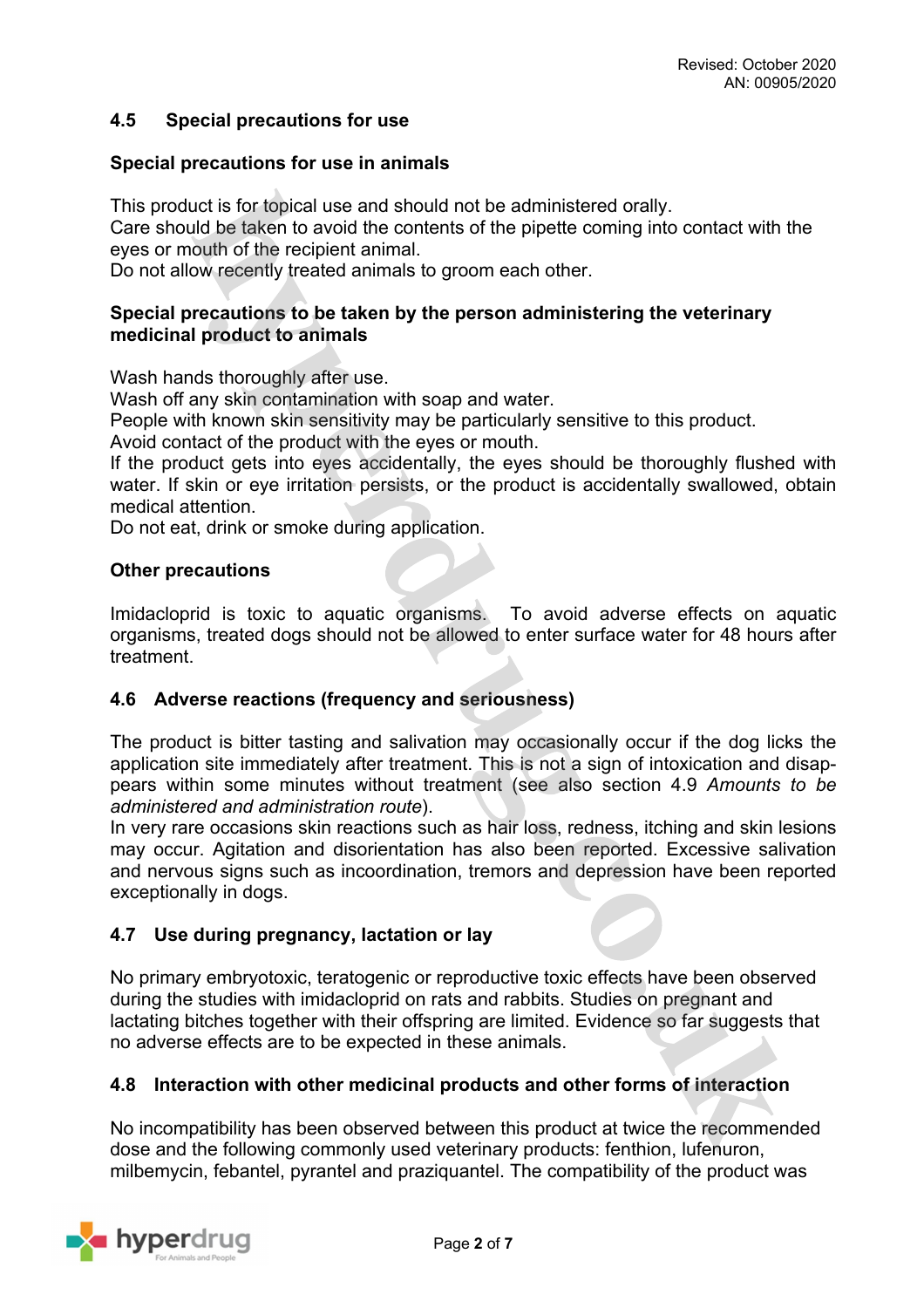also demonstrated with a wide range of routine treatments under field conditions including vaccination.

## **4.9 Amounts to be administered and administration route**

| Dog (kg bw)       | <b>Product</b>            | <b>Number of</b><br><b>Pipettes</b> | Imidacloprid<br>(mg/kg bw) |
|-------------------|---------------------------|-------------------------------------|----------------------------|
| $<$ 4 kg          | Advantage 40 for Dogs     | $1 \times 0.4$ ml                   | minimum of 10              |
| $\geq 4 < 10$ kg  | Advantage 100 for<br>Dogs | $1 \times 1.0$ ml                   | minimum of 10              |
| $\geq$ 10 < 25 kg | Advantage 250 for<br>Dogs | $1 \times 2.5$ ml                   | minimum of 10              |
| ≥ 25 < 40 kg      | Advantage 400 for<br>Dogs | $1 \times 4.0$ ml                   | minimum of 10              |
| $\geq 40$ kg      | Advantage 400 for<br>Dogs | $2 \times 4.0$ ml                   | minimum of 10              |

*Dosage and Treatment Schedule*

Re-infestation from emergence of new fleas in the environment may continue to occur for six weeks or longer after treatment is initiated. More than one treatment may therefore be required, depending on the level of fleas in the environment. To aid in environmental challenge, the additional use of a suitable environmental treatment against adult fleas and their developing stages is recommended.

The product remains effective if the animal becomes wet, for example after swimming or exposure to heavy rain. However, in cases of frequent swimming or bathing retreatment may become necessary, depending on the presence of fleas in the environment. In these cases do not re-treat more frequently than once weekly. In case of biting louse infestation, a further veterinary examination 30 days after treatment is recommended as some animals may require a second treatment.

## *Method of Administration*

Remove one pipette from the package. For dogs of 40 kg body weight and greater use two pipettes. Hold pipette in an upright position, twist and pull off cap. Use reversed cap to twist and remove seal from pipette.



# For dogs less than 25 kg body weight:

With the dog in the standing position, part the coat between the shoulder blades until the skin is visible. Place the tip of the pipette on the skin and squeeze firmly several times to empty the contents directly onto the skin.

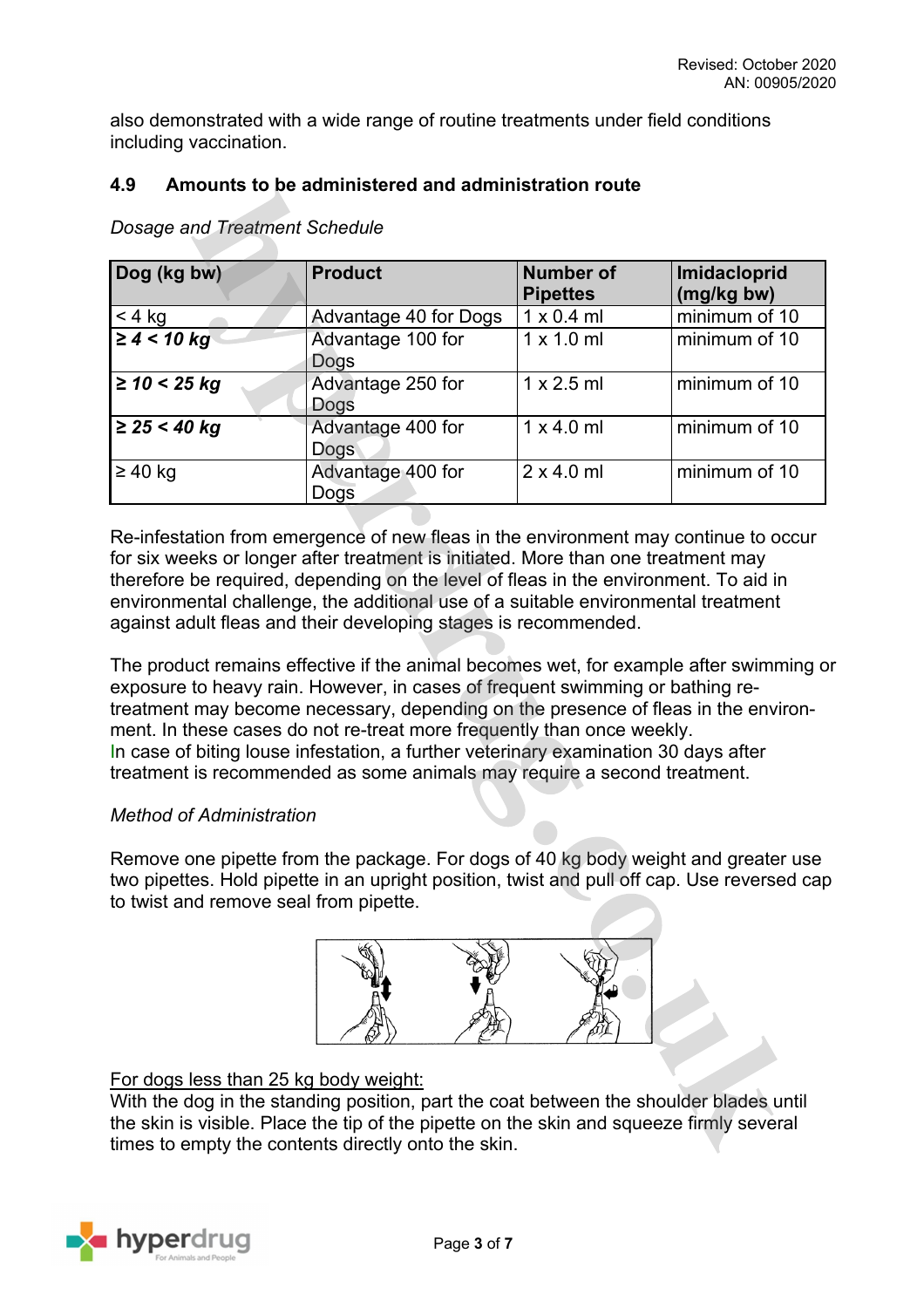

## For dogs of 25 kg body weight and greater:

The dog should be standing for easy application. The entire contents of the pipette(s) should be applied evenly to three or four spots all located at different application sites along the dog's backline from the shoulder to the base of the tail. At each spot part the coat until the skin is visible.



Place the tip of the pipette on the skin and gently squeeze to expel a portion of the contents directly onto the skin.

### For all dogs:

Do not apply an excessive amount of solution at any one spot that could cause some of the solution to run off the side of the dog.

The product is bitter tasting and salivation may occasionally occur if the dog licks the application site immediately after treatment. This is not a sign of intoxication and disappears within some minutes without treatment. Correct application will minimize the opportunity for the dog to lick the product.

Apply only to undamaged skin. Do not allow recently treated animals to groom each other.

## **4.10 Overdose (symptoms, emergency procedures, antidotes), if necessary**

No adverse clinical signs were produced by either individual doses of up to 200 mg/kg body weight (five to eight times the therapeutic dose), daily treatments at 100 mg/kg body weight for five consecutive days or weekly treatments at five times the maximum dose rate for eight consecutive weeks.

In rare cases of overdose or licking of treated fur, nervous system disorders (such as twitching, tremors, ataxia, mydriasis, miosis, lethargy) can occur.

Poisoning following inadvertent oral uptake in animals is unlikely. In this event, treatment should be symptomatic under veterinary medical attention. There is no known specific antidote but administration of activated charcoal may be beneficial.

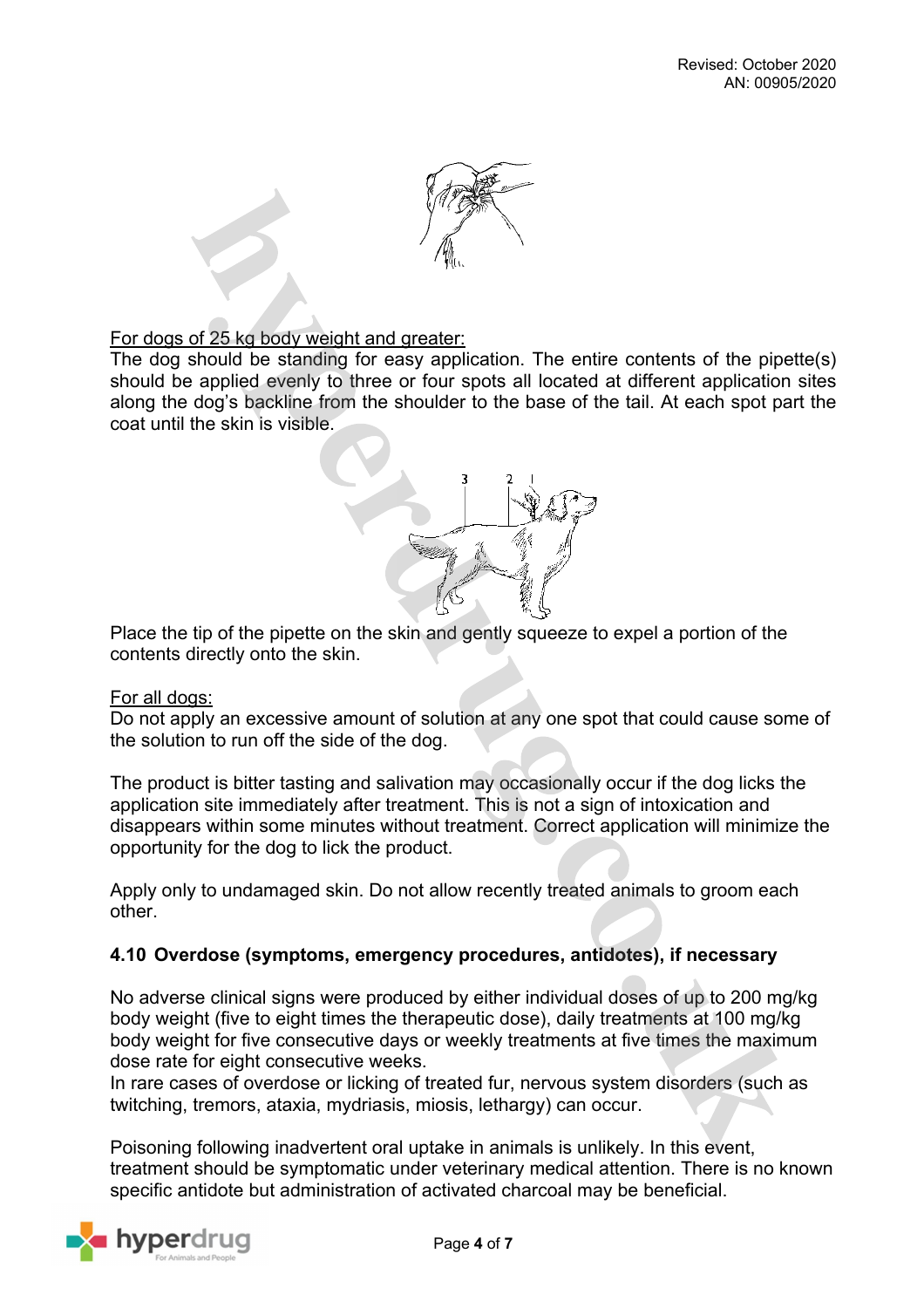# **4.11 Withdrawal period(s)**

Not applicable.

# **5. PHARMACOLOGICAL PROPERTIES**

Pharmacotherapeutic group: antiparasitic products, insecticides and repellents ATCvet code: QP53AX17

## **5.1 Pharmacodynamic properties**

Imidacloprid,

1-(6-Chloro-3-pyridylmethyl)-N-nitro-imidazolidin-2-ylideneamine

\* is an ectoparasiticide belonging to a group of chloronicotinyl compounds. Chemically, it is more adely described as a chloronicotinyl nitroguanidine.

The substance has a high affinity for the nicotinergic acetylcholine receptors in the postsynaptic region of the central nervous system (CNS). The ensuing inhibition of cholinergic transmission in insects results in paralysis and death. Due to the weak nature of the interaction with mammalian nicotinergic receptor sites and the postulated poor penetration through the blood/brain barrier in mammals, it has virtually no effect on the mammalian CNS. The minimal pharmacological activity in mammals is supported by safety studies involving systemic administration of sub-lethal doses to rabbits, mice and rats.

In further studies, in addition to the adulticide flea efficacy of imidacloprid, a larvicidal flea efficacy in the surroundings of the treated pet has been demonstrated. Larval stages in the pet's surroundings are killed following contact with a treated animal.

## **5.2 Pharmacokinetic particulars**

The product is indicated for cutaneous administration. Following topical application in dogs, the solution is quickly distributed over the animal. Acute dermal studies in the rat and target animal overdose and serum kinetic studies have established that systemic absorption is very low, transient and not relevant for the clinical efficacy. This has been further demonstrated by a study in which fleas were not killed after having fed on previously treated animals once the animal's skin and fur had been cleaned of all active material.

# **6. PHARMACEUTICAL PARTICULARS**

## **6.1 List of excipients**

Butylhydroxytoluene E321 Benzyl alcohol Propylene carbonate

## **6.2 Incompatibilities**

\* CAS-No. 138261-41-3



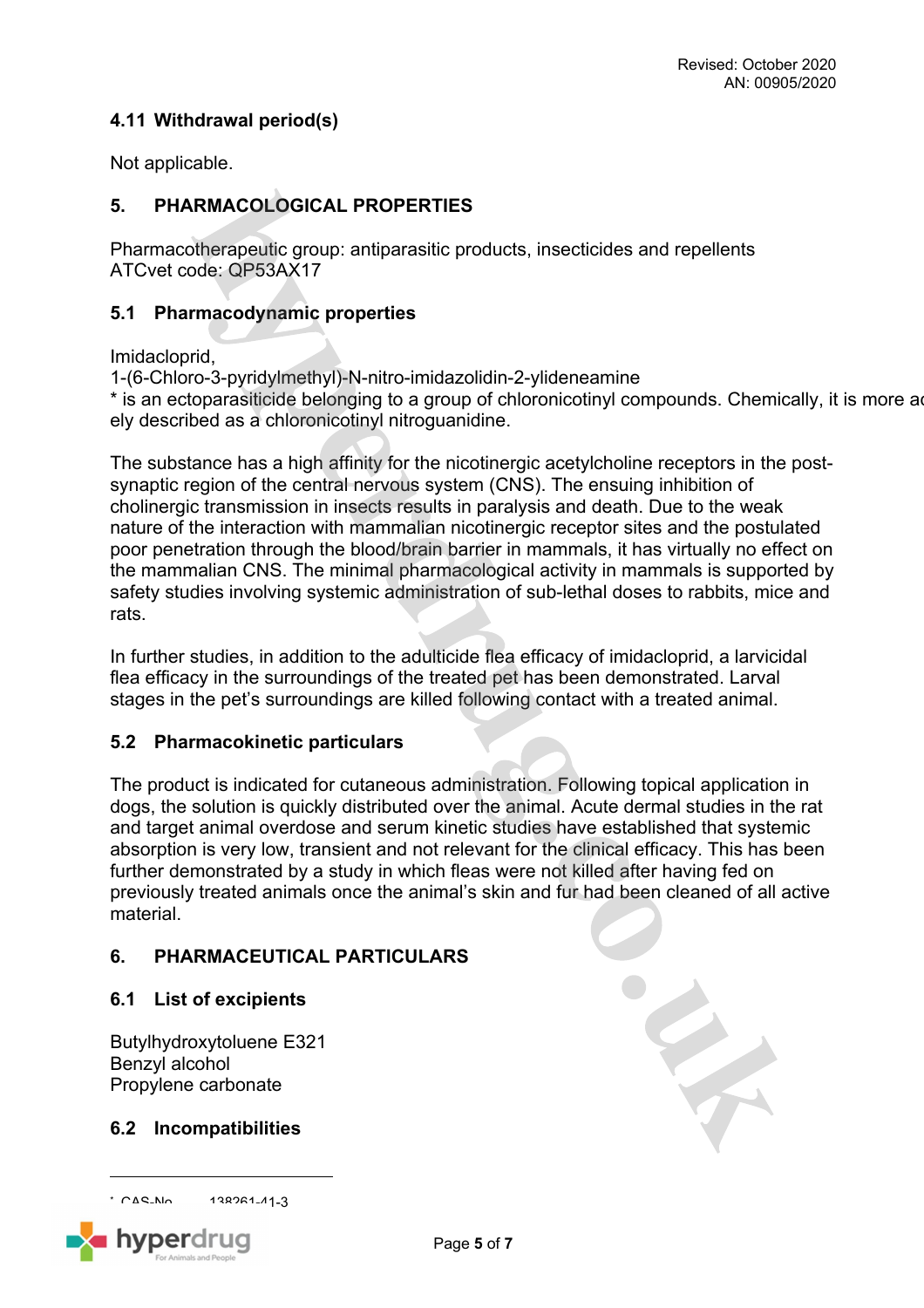### None known. **6.3 Shelf life**

Shelf life of the veterinary medicinal product as packaged for sale 5 years

# **6.4 Special precautions for storage**

No special precautions required. Store away from food, drink and animal feeding stuffs.

# **6.5 Nature and composition of immediate packaging**

- Pack sizes 4.0 ml solution per pipette Pack containing 1, 2, 3, 4, or 6 unit dose pipettes
- Container White polypropylene pipettes with caps

Not all pack sizes may be marketed.

## **6.6 Special precautions for the disposal of unused veterinary medicinal product or waste materials derived from the use of such products**

Any unused product or waste materials should be disposed of in accordance with national requirements.

# **7. MARKETING AUTHORISATION HOLDER**

Elanco Europe Ltd. Form 2, Bartley Way Bartley Wood Business Park Hook RG27 9XA United Kingdom

## **8. MARKETING AUTHORISATION NUMBER**

Vm 00879/4103

# **9. DATE OF FIRST AUTHORISATION**

25 January 1999

# **10. DATE OF REVISION OF THE TEXT**

October 2020